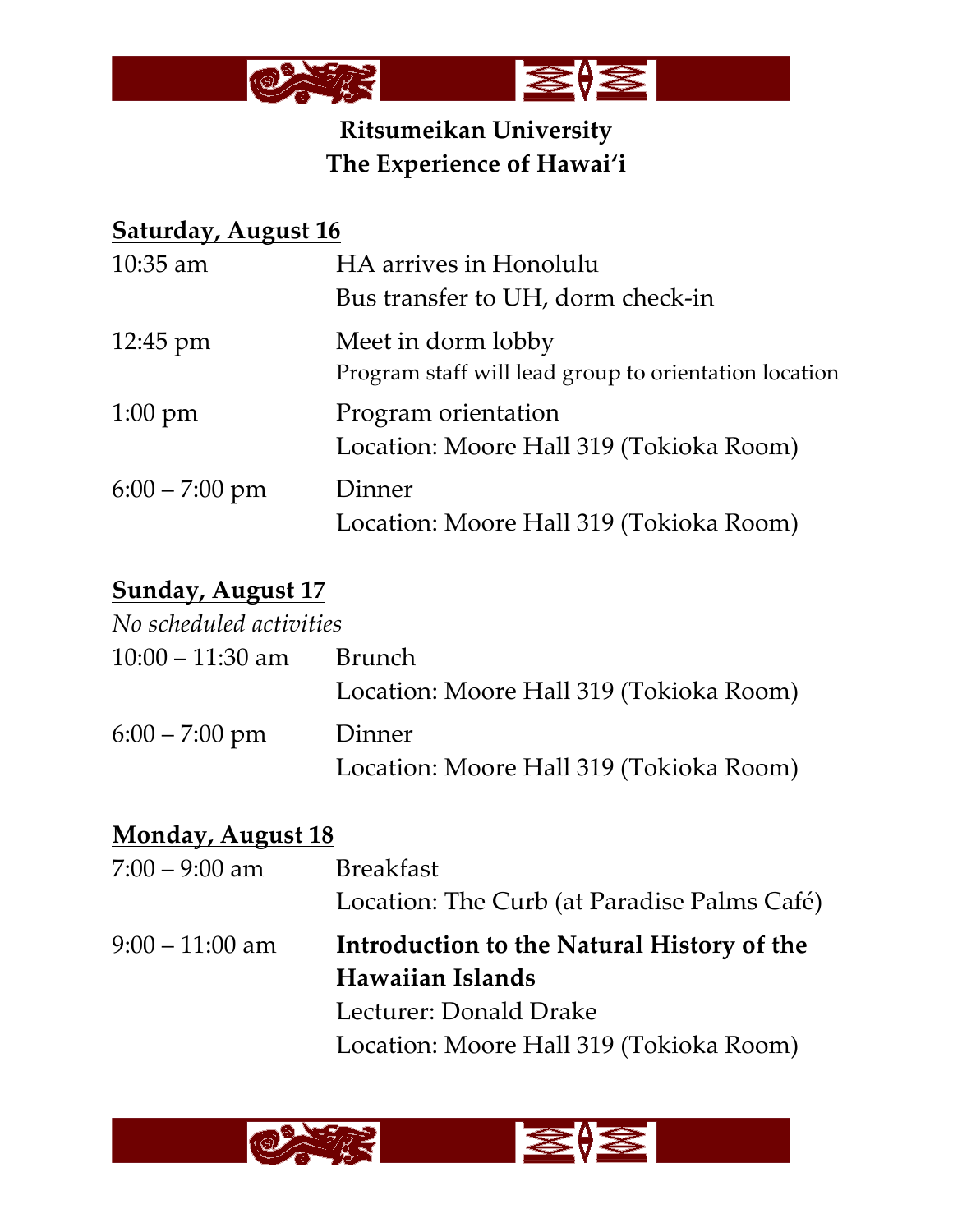

| 11:00 $am - 1:00$ pm Lunch | Location: L & L Hawaiian Barbecue (at<br>Paradise Palms Café)                                                                                                                                                                         |
|----------------------------|---------------------------------------------------------------------------------------------------------------------------------------------------------------------------------------------------------------------------------------|
| $1:00 - 2:30$ pm           | <b>Academic Research and Reporting</b><br>Lecturer: Curt Hutchison<br>Location: Moore Hall 319 (Tokioka Room)                                                                                                                         |
| $6:00 - 7:00$ pm           | Dinner<br>Location: Moore Hall 319 (Tokioka Room)                                                                                                                                                                                     |
| <u>Tuesday, August 19</u>  |                                                                                                                                                                                                                                       |
| $7:00 - 9:00$ am           | <b>Breakfast</b><br>Location: The Curb (at Paradise Palms Café)                                                                                                                                                                       |
| $9:00$ am                  | <b>Campus Tour</b><br>Meet at Jefferson Hall<br>(Please bring your passport with you)                                                                                                                                                 |
|                            | Gateway Cafeteria and Hale Aloha Cafeteria will<br>be open for all of your meals starting with lunch on<br>this day. Please look at the information sheet in<br>your binder for the time periods that the cafeterias<br>will be open. |
| $1:50 \text{ pm}$          | Meet at Frear/Gateway courtyard<br>(Staff will lead you to the Lo'i for the lecture)                                                                                                                                                  |

2:00 – 4:00 pm **Hawai'i: Center of the Pacific** Lecturer: Kekailoa Perry Location: Ka Papa Lo'i O Kānewai (The lecture will be in a traditional, open-air Hawaiian structure. Remember to wear good walking shoes and consider bringing insect repellent.)

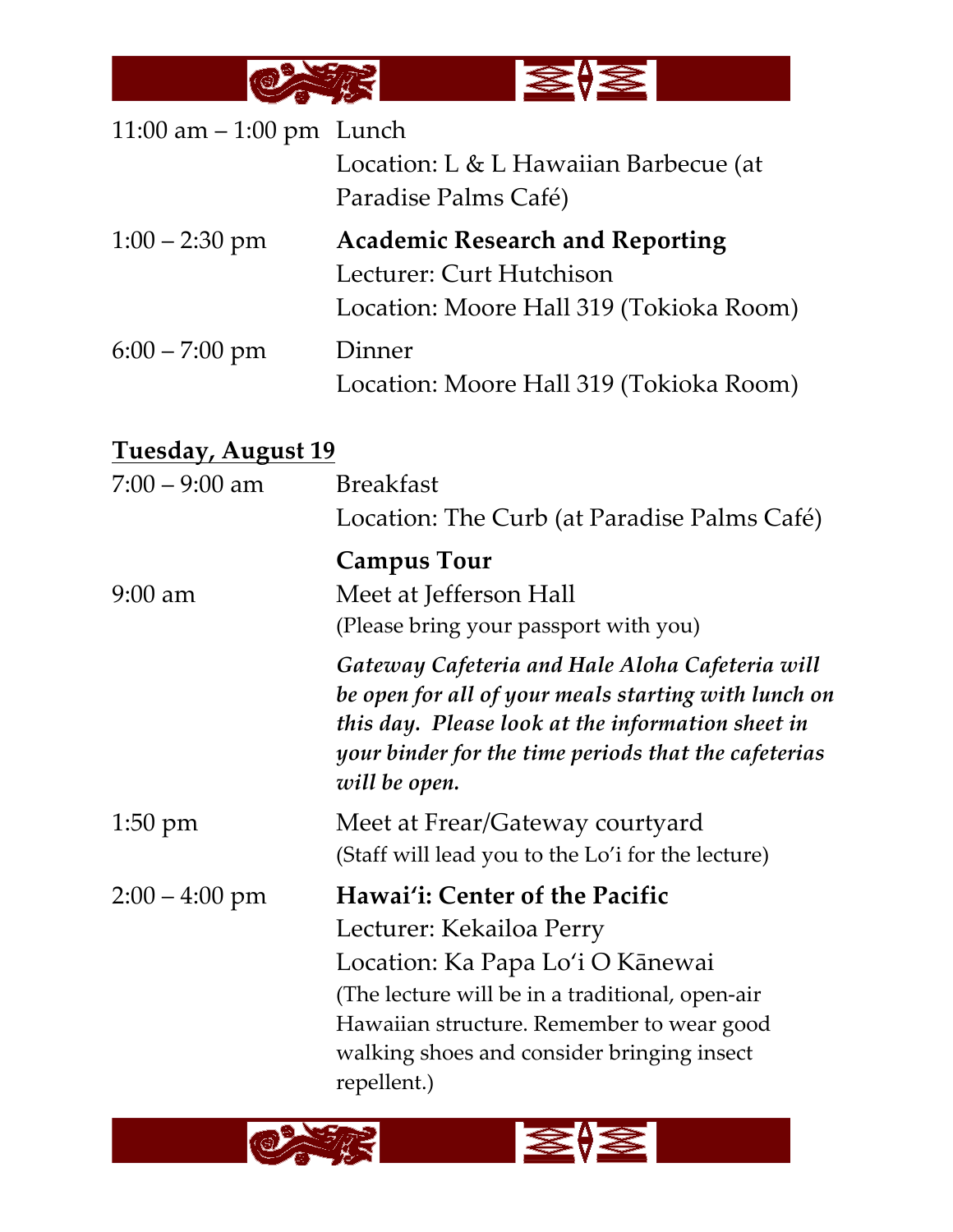



## **Wednesday, August 20**

|                    | Field Trip: Natural History Tour of O'ahu |
|--------------------|-------------------------------------------|
|                    | Lecturer: Donald Drake                    |
| $12:50 \text{ pm}$ | Meet at Jefferson Hall                    |
| $1:00 \text{ pm}$  | Bus departs UH                            |
| $5:00 \text{ pm}$  | Bus returns to UH                         |

## **Thursday, August 21**

| Field Trip: Multicultural Tour of O'ahu               |
|-------------------------------------------------------|
| (A sack lunch and a beverage will be provided. We     |
| recommend you bring extra water and snacks.           |
| Please wear or bring long pants, shirts with sleeves  |
| (short or long), and closed-toe shoes for the tour at |
| the Kahuku Wind Farm. You can change into more        |
| comfortable clothing after the wind farm tour.)       |
| Lecturer: Keola Ryan                                  |
| Meet at Jefferson Hall                                |
| Bus departs UH                                        |
| Bus returns to UH                                     |

## **Friday, August 22**

 $8:20$  am

 $8:30$  am

4:30 pm

| $9:00 - 11:45$ am | <b>Engineering and Robotics</b>          |
|-------------------|------------------------------------------|
|                   | Lecturer: Song Choi                      |
|                   | Location: Holmes Hall 389                |
| $8:35$ am         | Meet at Frear Hall/Gateway courtyard     |
| $9:00$ am         | Lecture by Prof. Choi regarding robotics |
| $10:00$ am        | Electrical Engineering lab tour          |
| $10:30$ am        | Civil Engineering lab tour               |
| $11:00$ am        | Mechanical Engineering lab tour          |
|                   |                                          |

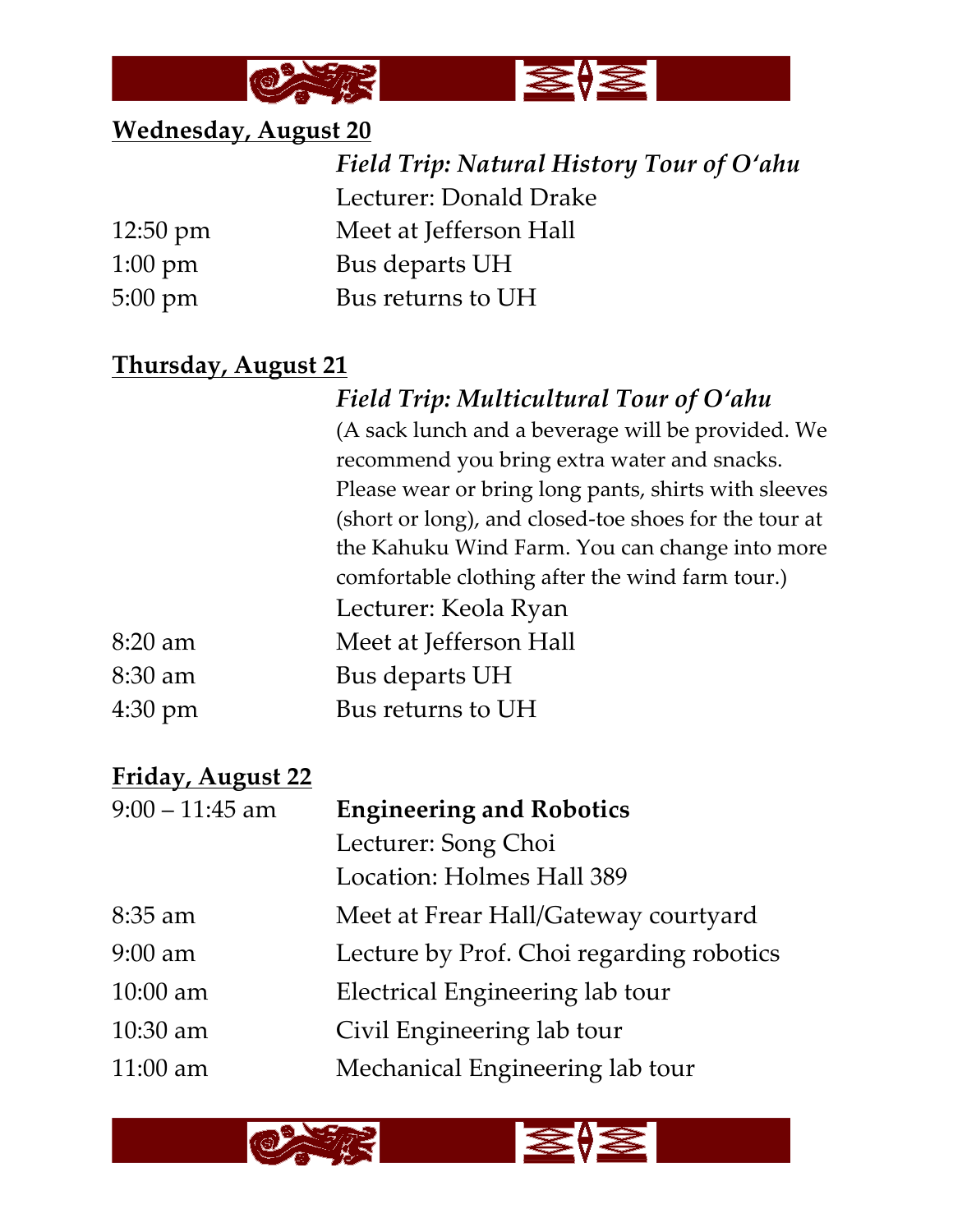

| $11:30$ am       | Q&A, Final Wrap-up                     |
|------------------|----------------------------------------|
| $1:00 - 3:00$ pm | <b>Academic Research and Reporting</b> |
|                  | Lecturer: Curt Hutchison               |
|                  | Location: Hamilton Library 113         |
| $3:00 - 4:00$ pm | <b>Office Hours</b>                    |
|                  | Lecturer: Curt Hutchison               |
|                  | Location: Hamilton Library 113         |

**Saturday, August 23**

*No scheduled activities*

## **Sunday, August 24**

*No scheduled activities*

## **Monday, August 25**

| $9:00 - 11:00$ am | Nanophysics                               |
|-------------------|-------------------------------------------|
|                   | Lecturer: Klaus Sattler                   |
|                   | Location: Center for Korean Studies (CKS) |
|                   | Conference Room                           |
| $1:00 - 2:30$ pm  | <b>Academic Research and Reporting</b>    |
|                   | Lecturer: Curt Hutchison                  |
|                   | Location: CKS Conference Room             |

## **Tuesday, August 26**

| $9:00-11:00$ am | <b>Hawaiian Language</b>                |
|-----------------|-----------------------------------------|
|                 | Lecturer: Kawehi Lucas                  |
|                 | Location: Moore Hall 319 (Tokioka Room) |

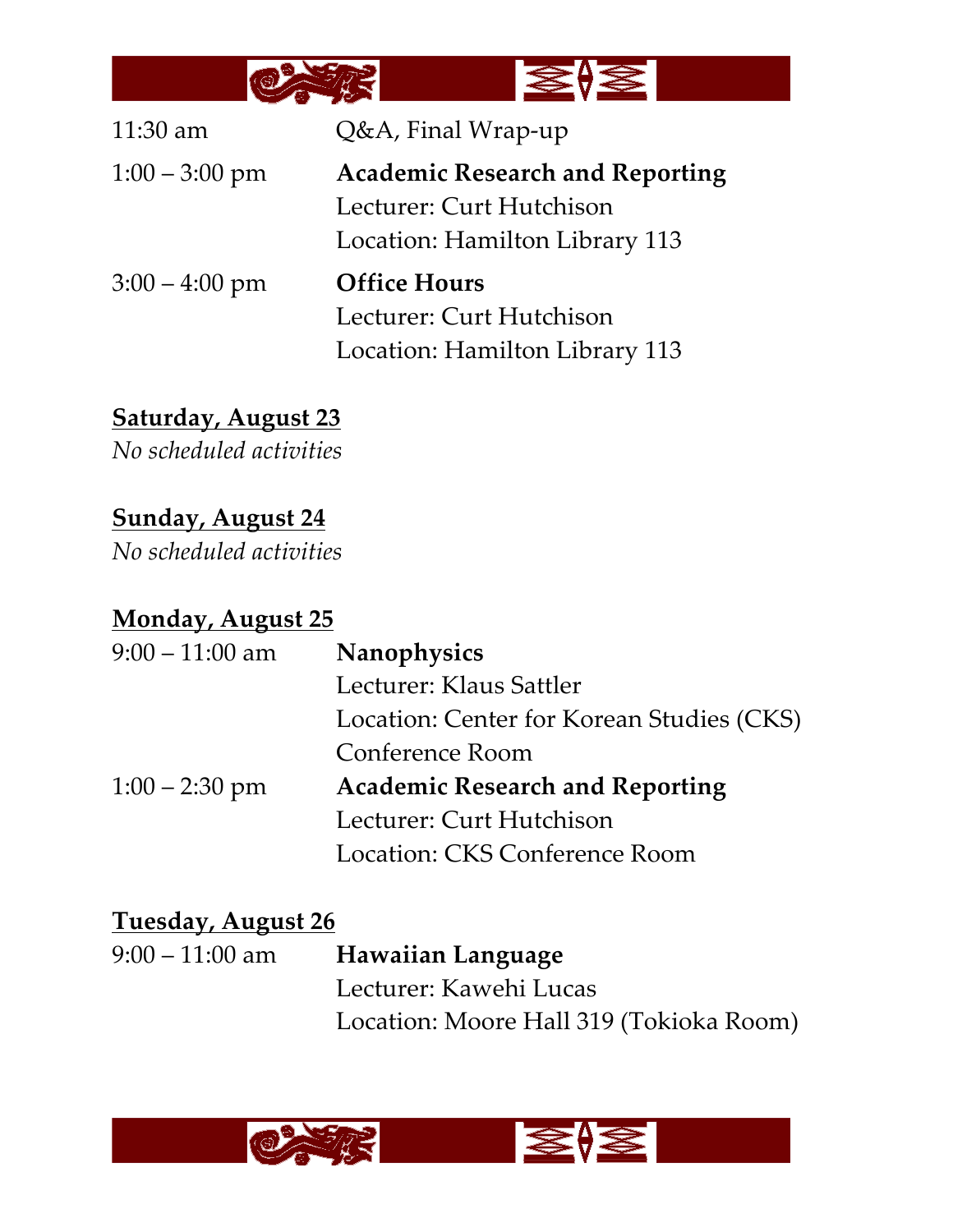

12:30 –2:30 pm **Hawaiian Dance** Lecturer: Vicky Takamine Location: Music Building 118

## **Wednesday, August 27**

|                   | <b>Field Trip: Pearl Harbor</b>                           |
|-------------------|-----------------------------------------------------------|
|                   | (No purses, backpacks, camera cases, bags or              |
|                   | pouches will be allowed in the visitor center -           |
|                   | please do not bring them. If needed, locker rentals       |
|                   | are available at \$3 per bag, subject to availability.)   |
| $8:35$ am         | Meet in front of Jefferson Hall                           |
| $8:45$ am         | Bus departs UH                                            |
| $10:00$ am        | Arizona Memorial Program begins                           |
|                   | (After the program concludes, free time to explore        |
|                   | other historic sites in the area. Admission to the U.S.S. |
|                   | Missouri is included and begins at 12:45pm. Lunch         |
|                   | will be on your own in the area.)                         |
| $4:00 \text{ pm}$ | Bus departs Arizona Memorial for UH                       |

#### **Thursday, August 28**

| $8:45 - 9:00$ am  | <b>Angels and Demons: Movie Clip Viewing</b> |
|-------------------|----------------------------------------------|
|                   | Location: Moore Hall 319 (Tokioka Room)      |
| $9:00 - 11:00$ am | From "Angels and Demons" to "Particle"       |
|                   | Fever"                                       |
|                   | Lecturer: Thomas Browder                     |
|                   | Location: Moore Hall 319 (Tokioka Room)      |
|                   |                                              |

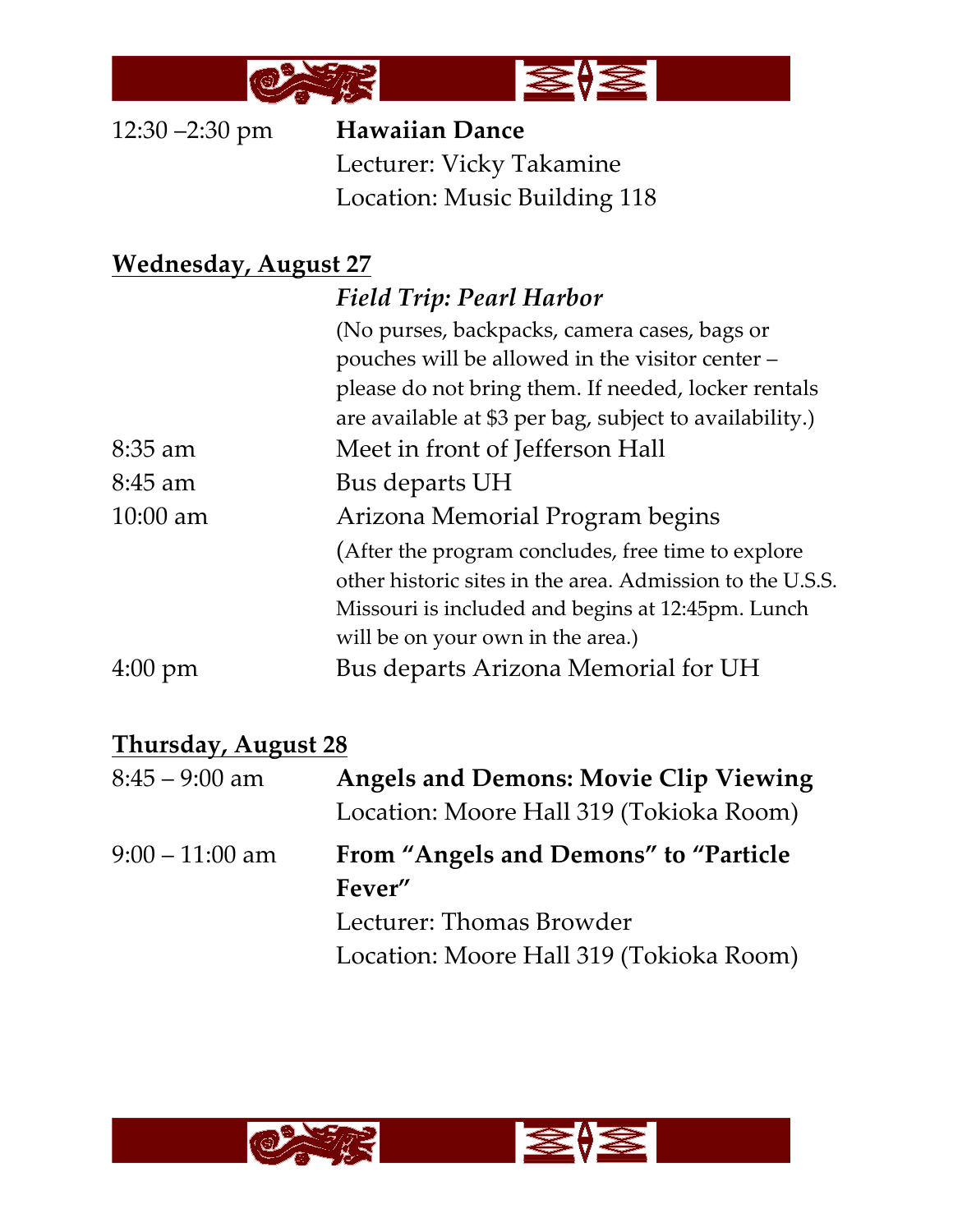

**Friday, August 29**

| $1:00 - 3:00 \text{ pm}$ | <b>Academic Research and Reporting</b> |
|--------------------------|----------------------------------------|
|                          | Lecturer: Curt Hutchison               |
|                          | Location: CKS Conference Room          |
| $3:00 - 4:00$ pm         | <b>Office Hours</b>                    |
|                          | Lecturer: Curt Hutchison               |
|                          | Location: CKS Conference Room          |

## **Saturday, August 30**

*No scheduled activities*

# **Sunday, August 31**

*No scheduled activities*

# **Monday, September 1**

| $(Holiday-Labor Day)$ |                                                                                                     |
|-----------------------|-----------------------------------------------------------------------------------------------------|
| $8:15 - 9:00$ am      | <b>Breakfast</b><br>Location: CKS Lobby                                                             |
| $9:00 - 11:00$ am     | Art of Hawai'i<br>Lecturer: Jerome Feldman<br>Location: CKS Conference Room                         |
| $1:00 - 2:30$ pm      | <b>Academic Research and Reporting</b><br>Lecturer: Curt Hutchison<br>Location: CKS Conference Room |

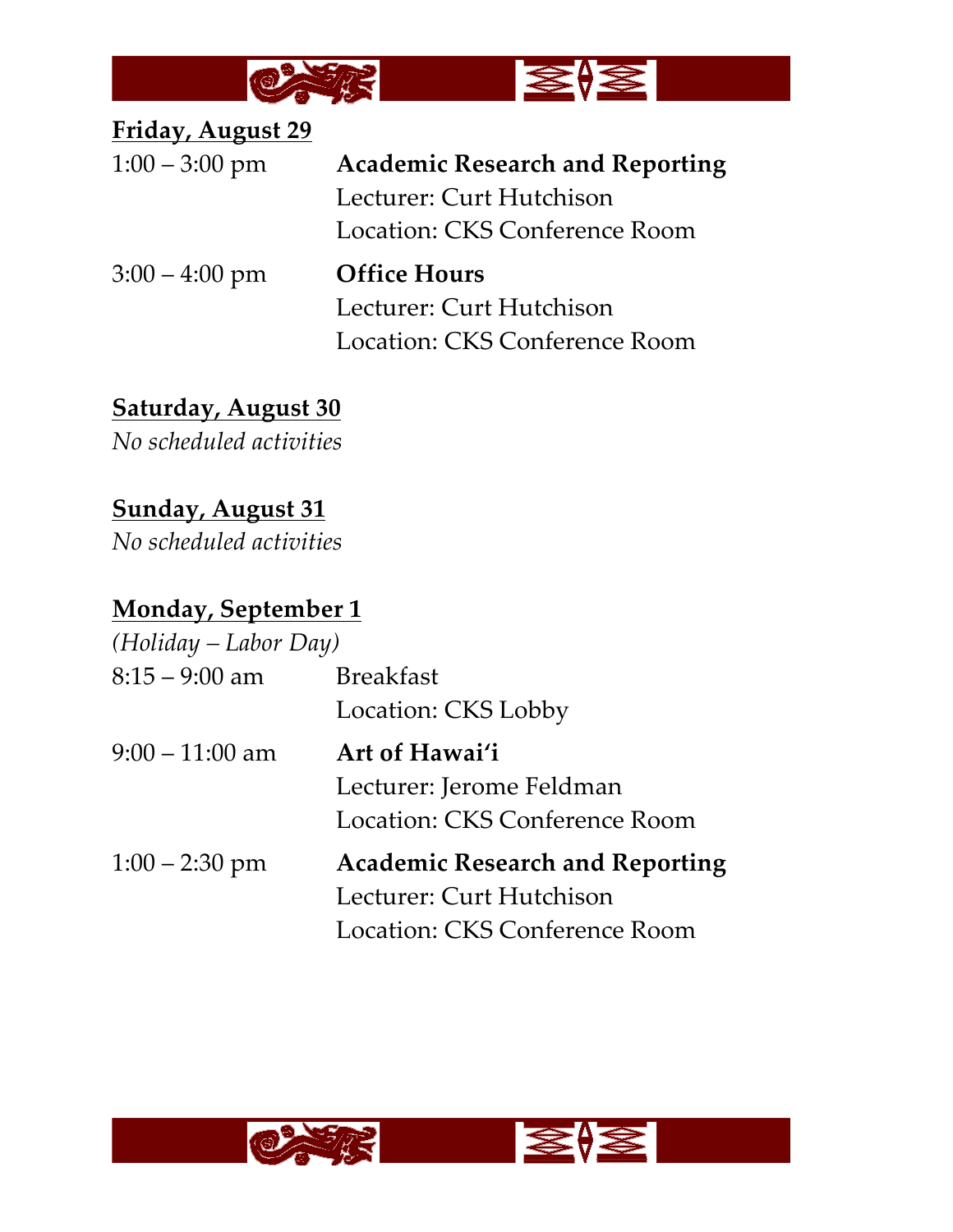



#### **Tuesday, September 2**

# **National Oceanic and Atmospheric Administration (NOAA) Facility Tour**

9:50 am Meet at Jefferson Hall

- 10:00 am Program begins
- 11:30 am Program ends

#### **Wednesday, September 3**

|                    | <b>Field Trip: Bishop Museum</b>            |
|--------------------|---------------------------------------------|
| $12:00 \text{ pm}$ | Meet at Jefferson Hall                      |
| $12:10 \text{ pm}$ | Bus departs                                 |
| 12:30 pm           | Arrive at museum, check-in                  |
| 12:45 pm           | Explorers of Polynesia Planetarium Show (in |
|                    | Japanese)                                   |
| $4:00 \text{ pm}$  | Bus departs for UH                          |

#### **Thursday, September 4**

ALL DAY **Big Island Trip**

#### **Friday, September 5**

| $1:00 - 3:00$ pm | <b>Academic Research and Reporting</b> |
|------------------|----------------------------------------|
|                  | Lecturer: Curt Hutchison               |
|                  | Location: CKS Conference Room          |
| $3:00 - 4:00$ pm | <b>Office Hours</b>                    |
|                  | Lecturer: Curt Hutchison               |
|                  | Location: CKS Conference Room          |
|                  |                                        |



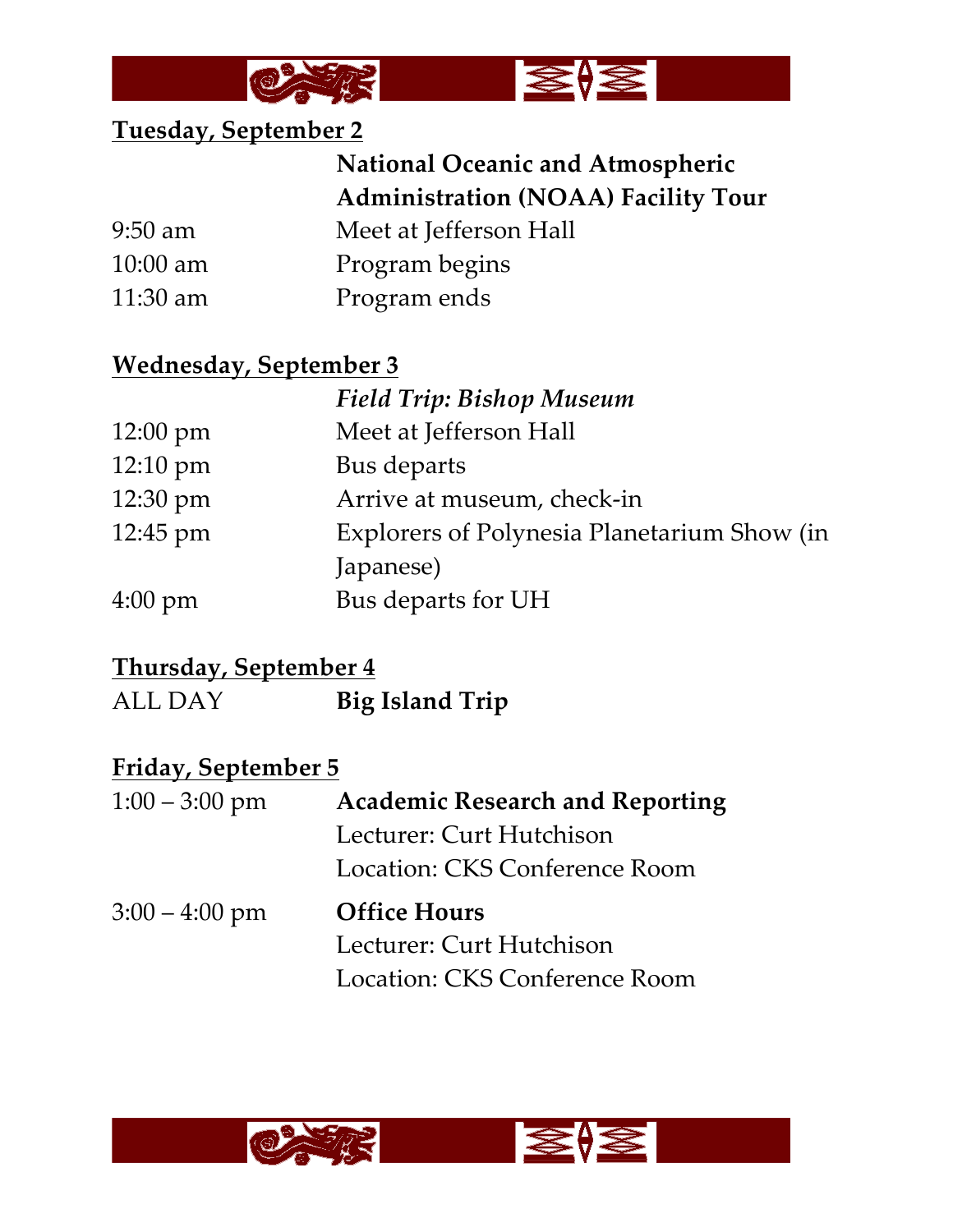



#### **Saturday, September 6**

## **First Saturday Community Service Learning Activity**

8:30 am Meet at Ka Papa Lo'i O Kānewai (Please wear clothes that you can get dirty, as you will be working in the garden. We recommend you bring a hat and slippers/flip-flops and wear sunscreen and bug repellant.)

12:00 pm Program ends

## **Sunday, September 7**

*No scheduled activities*

#### **Monday, September 8**

| $1:00 - 2:30$ pm | <b>Academic Research and Reporting</b> |
|------------------|----------------------------------------|
|                  | Lecturer: Curt Hutchison               |
|                  | Location: CKS Conference Room          |

#### **Tuesday, September 9**

## *Field Trip:* **Waikīkī Aquarium**

(Wear comfortable walking shoes and please dress appropriately. The ground is uneven and we will be stepping over pipes and grates and may even climb small ladders. We will be in hot, sunny areas for parts of the tour.) 1:30 pm Bus departs UH 2:00 pm Waikīkī Aquarium tour starts 4:30 pm Bus returns to UH